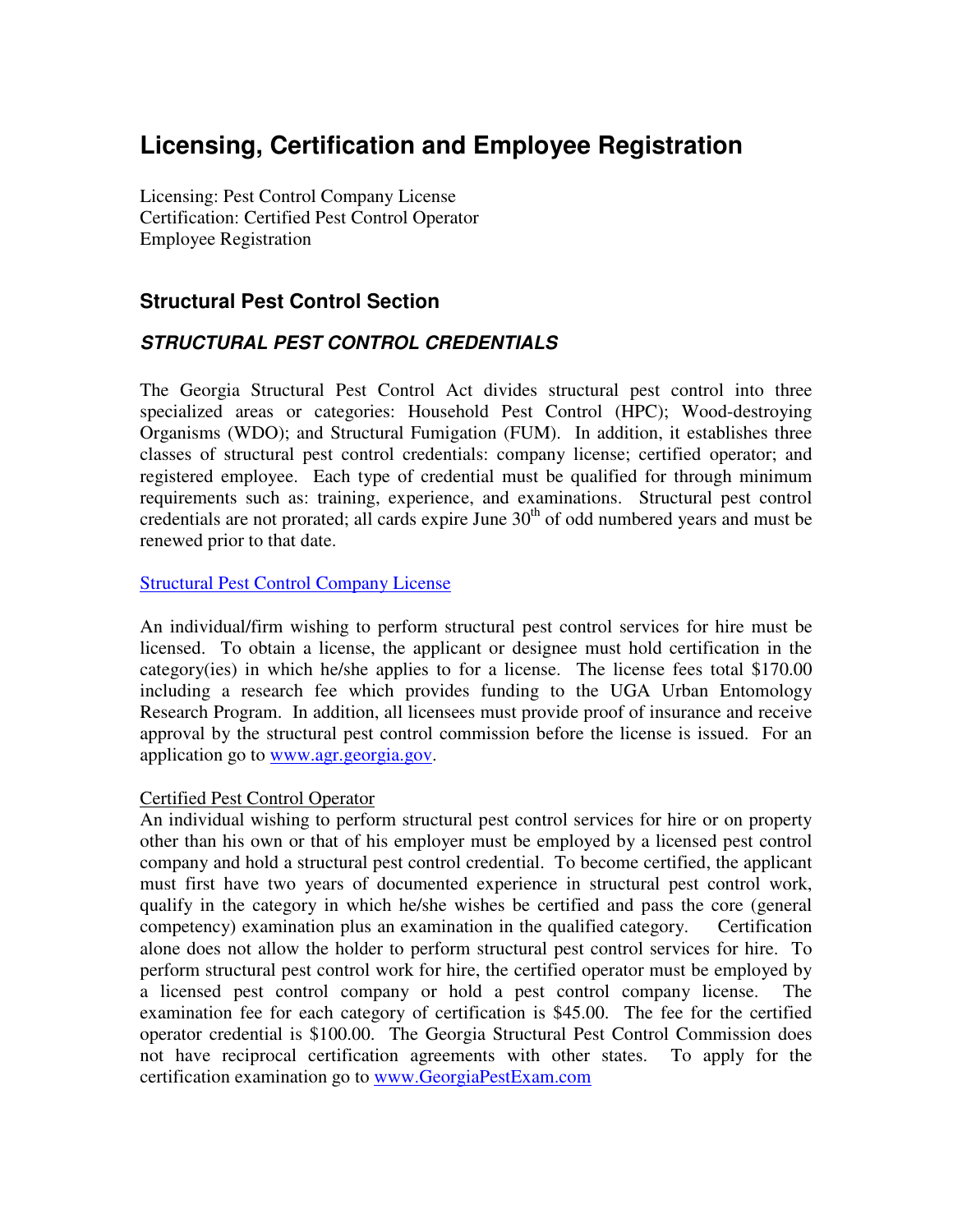#### Employee Registration

All employees of licensed pest control companies who engage in the performance or solicitation of structural pest control services must be registered with the Department of Agriculture within 30 days of employment or work in the presence of a certified operator or registered employee. To become registered, the applicant must complete 10 hours of classroom training as outlined in the *Employee Registration Manual*, 70 hours of on-thejob training experience under the constant supervision of a certified operator or a registered employee in the category(ies) in which registration is sought and pass the employee registration examination. The fee for the examination is \$45.00. The fee for the employee registration credential is \$10.00. To apply for the employee registration examination, go to www.GeorgiaPestExam.com

## **STRUCTURAL PEST CONTROL RECERTIFICATION REQUIREMENTS**

Structural pest control certification and registration is divided into three operational categories according to the type of work performed. A person may be certified or registered in all categories:

- Category 28: Fumigation (to apply pesticides as a gas in order to control pests) The application of a fumigant to any structure or enclosed space, or to any compartment for the purpose of controlling insects, rodents or other pests.
- Category 29: Household Pest Control The use of pesticide, device or practice to control pests including cockroaches, fleas, silverfish, ants, birds, rodents, etc. by any method other than fumigation.
- Category 30: Wood-destroying Organism Control The application of any and all measures for the purpose of controlling termites, powder post beetles, wood boring beetles, wood destroying fungi in structures and/or adjacent outside areas by any means other then fumigation.

Certified operators are certified for a five year period. Certified operators may be recertified for another five year period by

- 1. Earning Continuing Education Credits approved by the Structural Pest Control Commission and earned by the certified operator during the 5 year period but 90 days prior to the expiration of the five year recertification period.
- 2. Reexamination completed prior to the expiration of the five year recertification period.

Recertification Requirements:

- Recertification in Fumigation: 12 credits.
- Recertification in Household Pest Control: 25 credits including 5 IPM credits.
- Recertification in Wood-destroying Organism Control: 25 credits including 5 preconstruction credits.
- Training credits may not be carried forward beyond the five year recertification period.